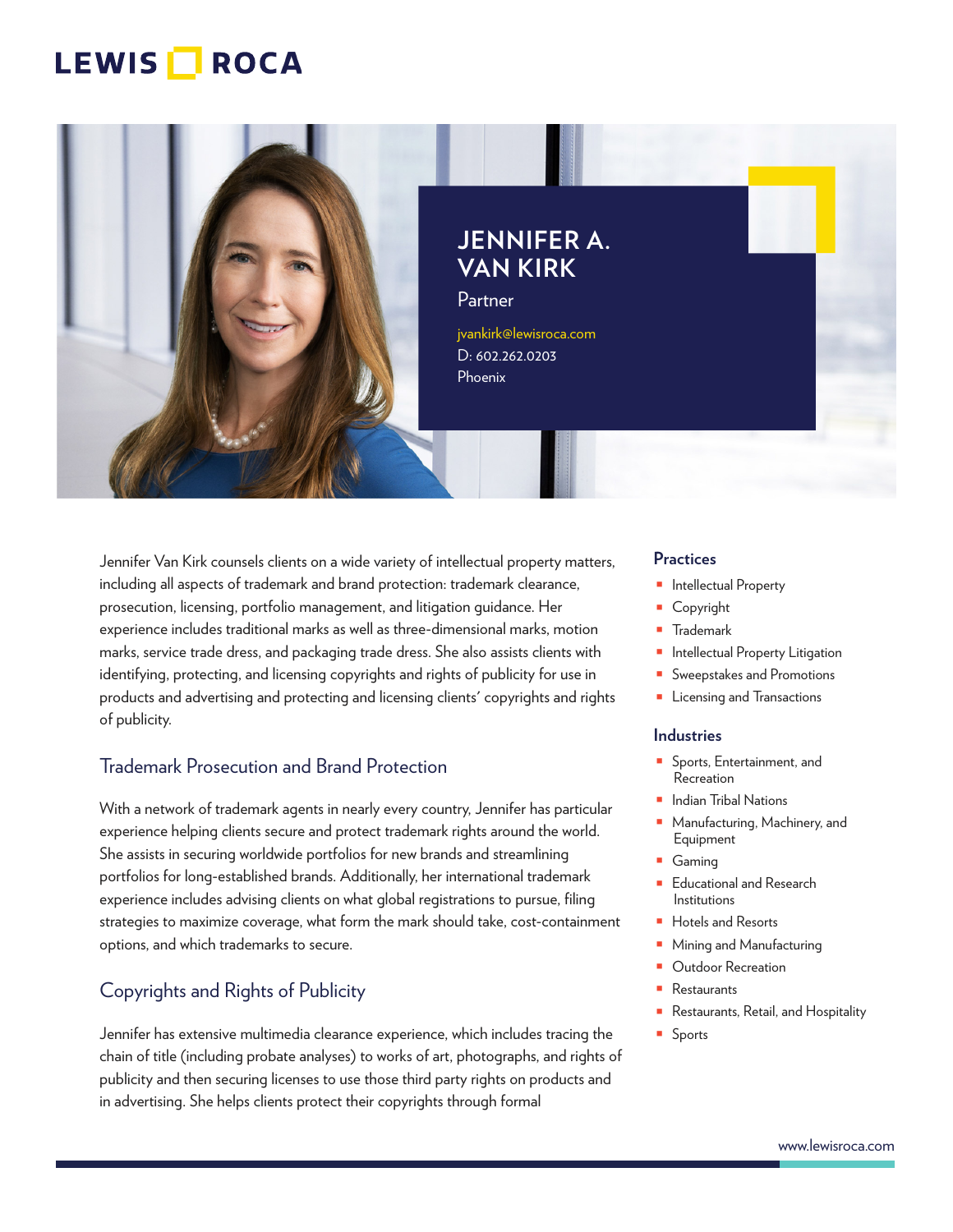#### **JENNIFER A. VAN KIRK**

registrations, licensing agreements, and enforcement actions. She has negotiated licenses between her clients and major motion picture studios, merchandising firms, and rights organizations, including BMI, MPLC, and the CCC. When necessary, she represents clients whose copyrights have been infringed by third parties.

### Trademark Enforcement

On the trademark enforcement side, Jennifer has experience managing the policing programs of several prominent clients, including one of the world's top spas, a federal government agency, a multibillion-dollar tool manufacturer, the leading e-cigarette company, and an international bakery and restaurant franchise with over 200 stores globally.

Jennifer has also coordinated anti-counterfeiting programs in the Far East and has extensive experience litigating before the Trademark Trial and Appeal Board. When necessary, she defends her clients against infringement allegations made by other companies.

#### Internet IP

Jennifer regularly counsels clients on Internet-related intellectual property issues. She has considerable experience with domain name disputes, having represented clients in dozens of successful arbitration proceedings under the Uniform Domain Dispute Resolution Policy (UDRP). She also counsels clients about recording with ICANN's Trademark Clearinghouse and other rights protection mechanisms.

#### Industry Recognition

Jennifer is frequently recognized by top legal organizations and publications, including the International Bar Association's *Who's Who Legal – Trademarks*, "AV/Preeminent Attorney" rating from Martindale-Hubbell, *The Best Lawyers in America*® in the categories of copyright and trademark law, and "IP Stars" by *Managing IP* magazine, which described her as "a highly regarded trademark lawyer, focused on counseling clients in a host of matters related to brand protection and licensing."

Additionally, Jennifer and her colleagues are honored to be continually recognized by *World Trademark Review* "WTR 1000 - The World's Leading Trademark Professional Ranking":

Few have Van Kirk's exceptional facility for global brand protection; attentive to the needs of clients and in tune with market developments, she deploys deep industry insight to strengthen portfolios and enforce them robustly when necessary. "Jennifer provides an exemplary service and representation, being a responsive, thorough, and accurate lawyer. When there are time-sensitive matters to be dealt with, she can be counted on."

"Jennifer puts clients' commercial considerations first and is brilliant at managing overseas firms and giving global advice that is consistent."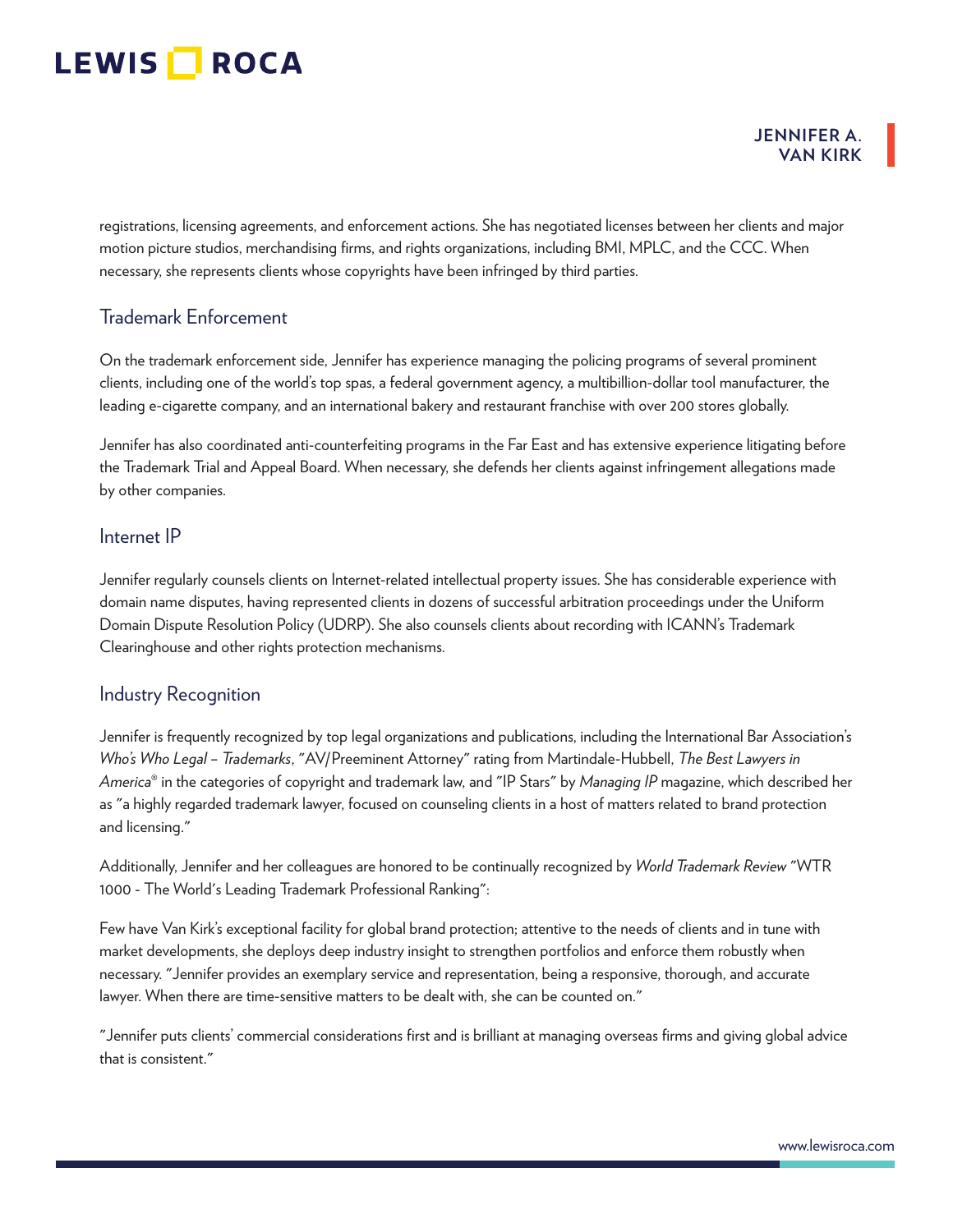#### **JENNIFER A. VAN KIRK**

"The practitioners at Lewis Roca are exceptional – with outstanding trademark knowledge. They really take ownership of matters and provide rock-solid support in a clear, organised way. It's always very easy communicating with them." Jennifer Van Kirk is one of these "top-notch" individuals. "She has the contacts and experience needed to effectively manage clients' matters globally, giving them a single point of contact for everything. Extremely knowledgeable about all their businesses, she prioritises things appropriately and gets things off her desk efficiently."

## **Education**

- J.D., magna cum laude, University of Illinois College of Law, 1996
- B.A., cum laude, University of Illinois, Phi Beta Kappa, 1993

## **Bar Admissions**

■ Arizona, 1999

## **Court Admissions**

- U.S. Court of Appeals, Seventh Circuit
- U.S. District Court, District of Arizona
- U.S. District Court, Northern District of Illinois
- U.S. District Court, Central District of Illinois
- U.S. District Court, District of Colorado

## **Community**

- Arizona State Bar Committee for State Trademark Law Reform, Former Co-chair
- Childsplay Inc., Board of Trustees Member
- International Trademark Association, Former Subcommittee Chair for the Bulletin

## **Representative Matters**

- Represented the U.S. Postal Service in *United States Postal Service v. Lost Key Rewards, Inc*., wherein the Trademark Trial and Appeal Board ruled in favor of the client's opposition to the Lost Key mark on the grounds that there was a likelihood of confusion and a false association with an institution.
- Co-authored the motion for summary judgment in *Zipee v. United States Postal Service*, wherein the court ruled that "Postal Service" is a protectable trademark and the unauthorized registration of postal-service.com constituted infringement and cybersquatting.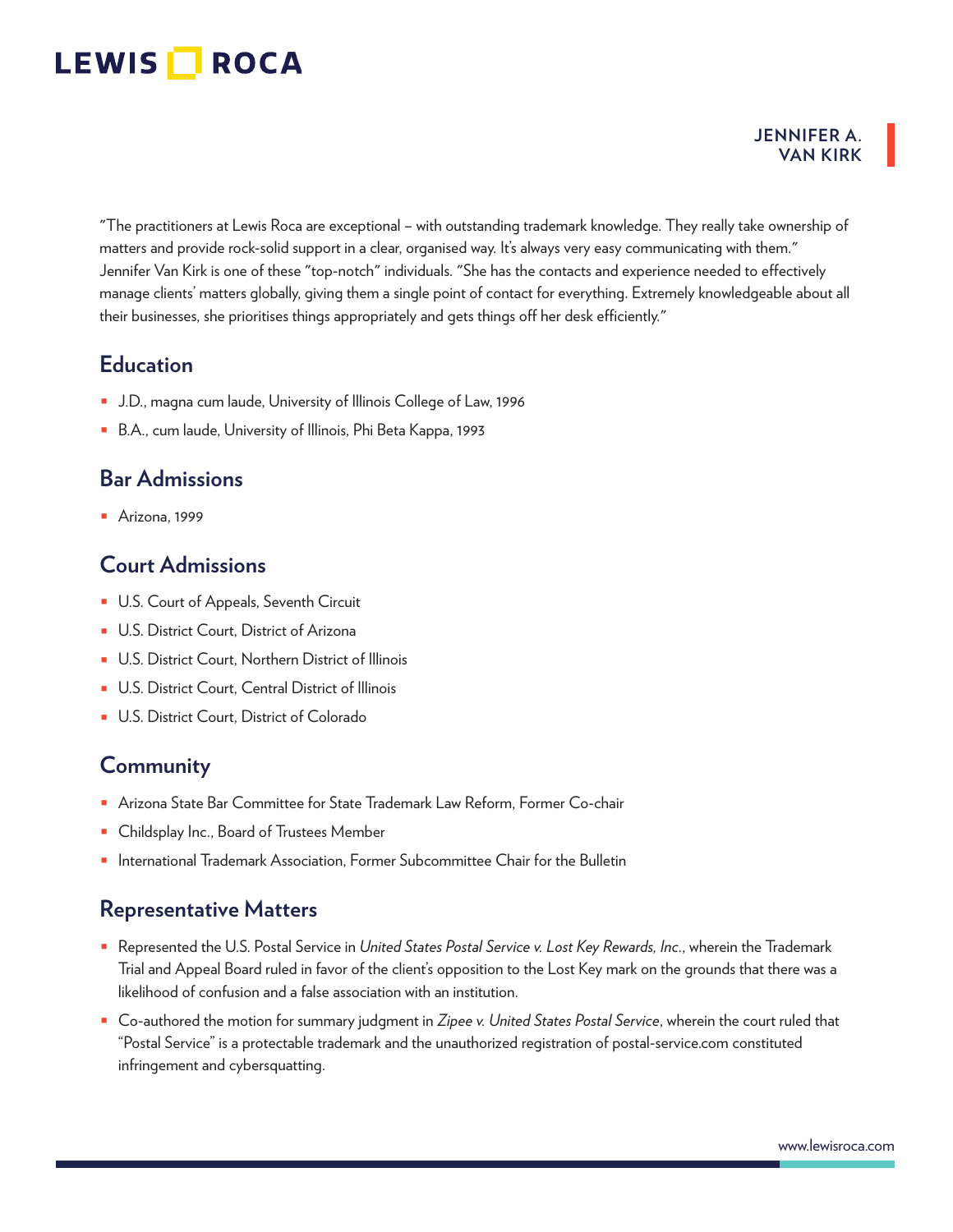- Secured international trademark portfolio for a leading e-cigarette company by filing trademark applications in 100+ countries.
- Created and implemented an international trademark enforcement and policing program for the spa ranked #1 in the world 11 times by *Conde Nast Traveler.*
- Coordinated anti-counterfeiting efforts for an electronics manufacturer.
- Drafted and assisted in the implementation of intellectual property policies for a software company.

## **Honors & Recognitions**

- The Best Lawyers in America Lawyer of the Year, Copyright Law, 2017, Trademark Law, 2022
- The Best Lawyers in America, Woodward/White, Aiken, S.C., Copyright and Trademark Law, 2013-2022
- World Trademark Review, WTR 1000, The World's Leading Trademark Professionals, 2018-2022
- Managing Intellectual Property, IP Star (Arizona), Trademark, 2018-2022
- *AZ Business Magazine*, AZ Business Leaders, Intellectual Property, 2019
- *AZ Business Magazine*, Top 100 Lawyers in Arizona, 2018
- 2014 IP Handbook, IP Star, Managing Intellectual Property, 2014
- *AZ Business Magazine*, Top Lawyers, Intellectual Property Law and Information Technology Law, 2010

### **News**

- Lewis Roca Partners Recognized as IP Stars 2022 Honors & Recognitions | 06/9/2022
- Lewis Roca Lawyers Named in 2022 World Trademark Review (WTR) 1000 Directory Honors & Recognitions | 03/3/2022
- Lewis Roca Lawyers Named to 2022 *Best Lawyers* List Honors & Recognitions | 08/19/2021
- Lewis Roca Lawyers Recognized as IP STARS 2021 Honors & Recognitions | 06/17/2021
- Lewis Roca Lawyers Named in 2021 *WTR 1000* Directory Press Release | 02/17/2021
- Lewis Roca Lawyers Recognized as The Best Lawyers in America© 2021 Press Release | 08/20/2020
- Two Lewis Roca Lawyers Named IP STARS 2020 Honors & Recognitions | 06/18/2020
- Lewis Roca Rothgerber Christie Recognized in 2020 WTR 1000 Directory Honors & Recognitions | 02/13/2020

**JENNIFER A. VAN KIRK**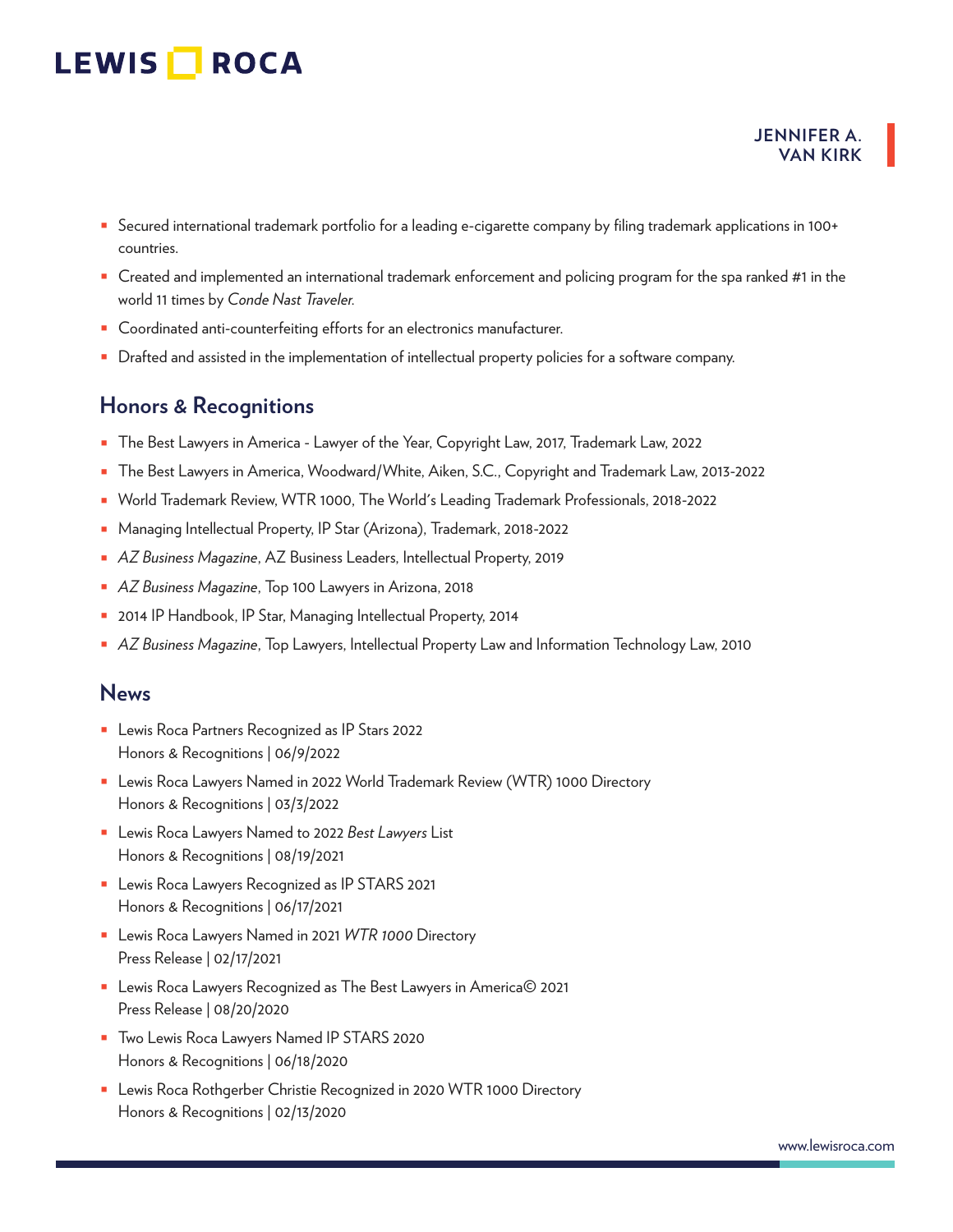#### **JENNIFER A. VAN KIRK**

- Lewis Roca Lawyers Recognized as The Best Lawyers in America© 2020 Press Release | 08/15/2019
- Lewis Roca Rothgerber Christie Lawyers Named IP STARS 2019 Honors & Recognitions | 05/20/2019
- Lewis Roca Elects New Members of Executive Committee Press Release | 04/2/2019
- Lewis Roca Rothgerber Christie Lawyers Recognized by 2019 WTR 1000 Directory Honors & Recognitions | 01/15/2019
- Lewis Roca Lawyers Recognized as The Best Lawyers in America© 2019 Press Release | 08/15/2018
- Lewis Roca Rothgerber Christie Attorneys Named IP STARS 2018 Lewis Roca Rothgerber Christie LLP announced five attorneys have been named IP STARS 2018 Honors & Recognitions | 05/21/2018
- Arizona Top 100 List Includes Charles, Freeman and Van Kirk Az Business magazine recognizes Lewis Roca Rothgerber Christie attorneys Honors & Recognitions | 03/27/2018
- Four Lewis Roca Rothgerber Christie Attorneys Named to 2018 World Trademark Review's "WTR 1000" Directory Directory focuses exclusively on trademark practices and practitioners, identifying the trademark industry's leading practitioners in 72 jurisdictions around the world Press Release | 02/23/2018
- Partners Honored as Lawyer of the Year by Best Lawyers 85 Lewis Roca Rothgerber Christie attorneys in The Best Lawyers in America 2018 Press Release | 08/15/2017
- Van Kirk Named Leading Trademark Professionals Intellectual Property attorneys included in 2017 edition of World Trademark Review 1000 Honors & Recognitions | 02/1/2017
- Lewis Roca Rothgerber Christie Attorneys Named in 'Best Lawyers' 11 partners also honored as 'Lawyer of the Year' in The Best Lawyers in America® 2017 Honors & Recognitions | 08/15/2016

## **Publications**

- Gibson's 'Pyrrhic' Verdict Leaves Guitar-Shape IP Status Unclear Quoted, *Bloomberg Law*, 06/10/2022
- Your Business and the Law Quoted, *InBusiness Magazine*, 6/2022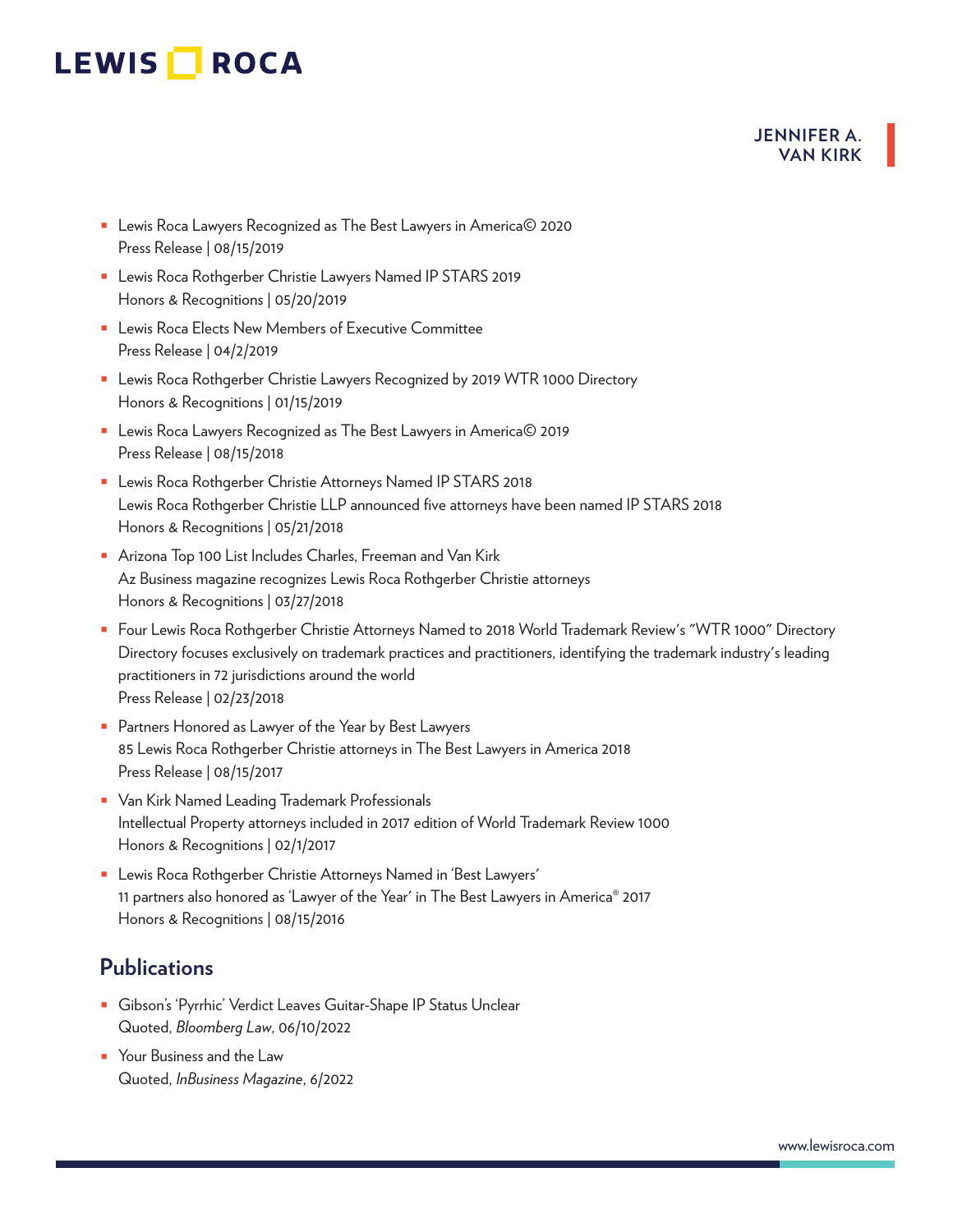### **JENNIFER A. VAN KIRK**

- Hot Intellectual Property Topics and Trends: The IP of Everything Podcast Los Angeles Business Journal, 06/23/2021
- Social Media and the Right of Publicity: What Advertisers Need to Know Co-Author, World Trademark Review, Winter 2021
- New USPTO Rules for Foreign Applicants 07/19/2019
- Foreign-Domiciled Trademark Applicants and Registrants Required to Retain Local Counsel for U.S. Trademark Matters
	- 07/19/2019
- Resources for Non-US Trademark Applicants

## **Client Alerts**

- USPTO Increases Trademark and TTAB Fees for 2021 12/23/2020
- Trademarks for COVID-19 Products and Services Given Free Expedited Examination by the USPTO 06/23/2020
- The USPTO Continues to Offer Relief for Businesses Impacted by COVID-19 05/28/2020
- The USPTO Extends Patent and Trademark Deadlines Due to COVID-19 04/30/2020
- USPTO Offers Deadline Extensions Due to COVID-19 04/1/2020

# **Blog Posts**

- The Metaverse Are You Prepared? *Lewis Roca Blog*, 06/8/2022
- The IP of Everything Podcast Episode 14 The IP of Geographic Indicators *Lewis Roca Blog*, 05/19/2022
- The IP of Everything Podcast Episode 13 The IP of BJ Novak *Lewis Roca Blog*, 02/11/2022
- The IP of Everything Podcast Episode 12 The IP of NCAA Athletes *Lewis Roca Blog*, 12/10/2021
- The IP of Everything Podcast Episode 11 The IP of Customized Fashion *Lewis Roca Blog*, 10/15/2021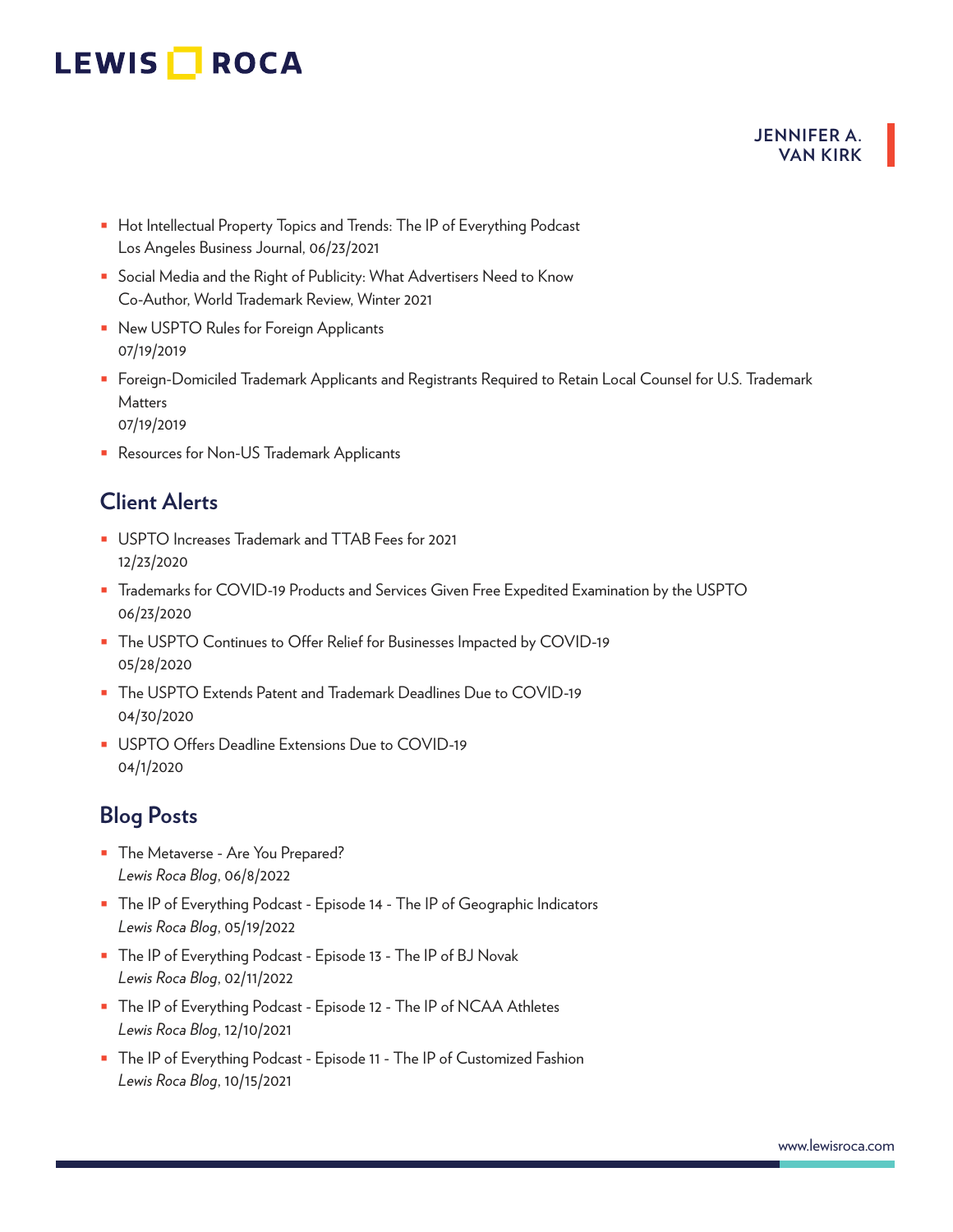#### **JENNIFER A. VAN KIRK**

- The IP of Everything Podcast Episode 10 The IP of NFTs *Lewis Roca Blog*, 08/6/2021
- The IP of Everything Podcast Episode 9 The IP of Take-Out *Lewis Roca Blog*, 05/28/2021
- The IP of Everything Podcast Episode 8 The IP of "Where Are They Now?" *Lewis Roca Blog*, 04/23/2021
- The IP of Everything Podcast Episode 6 The IP of Memes *Lewis Roca Blog*, 01/29/2021
- USPTO Increases Trademark and TTAB Fees for 2021 *Lewis Roca Blog*, 12/23/2020
- IP of Everything Podcast Episode 5 The IP of Political Campaigns *Lewis Roca Blog*, 10/26/2020
- IP of Everything Podcast Episode 4 The IP of #!&%! *Lewis Roca Blog*, 10/2/2020
- IP of Everything Podcast Episode 3 Band Names *Lewis Roca Blog*, 08/31/2020
- IP of Everything Podcast Episode 2 The IP of Tattoos *Lewis Roca Blog*, 08/5/2020
- Supreme Court Finds BOOKING.COM Non-Generic And Capable Of Federal Trademark Registration *Lewis Roca Blog*, 06/30/2020
- Trademarks for COVID-19 Products and Services Given Free Expedited Examination by the USPTO *Lewis Roca Blog*, 06/23/2020
- Do You Have Your Copyright House in Order? *Lewis Roca Blog*, 06/22/2020
- IP of Everything Podcast Episode 1 IP of Tiger King *Lewis Roca Blog*, 06/18/2020
- The USPTO Continues To Offer Relief For Businesses Impacted By COVID-19 *Lewis Roca Blog*, 05/28/2020
- The USPTO Extends Patent and Trademark Deadlines Due to COVID-19 *Lewis Roca Blog*, 04/30/2020
- USPTO Offers Deadline Extensions Due To COVID-19 *Lewis Roca Blog*, 04/1/2020
- New USPTO Rule Requires Trademark Owner Email Address *Lewis Roca Blog*, 02/12/2020